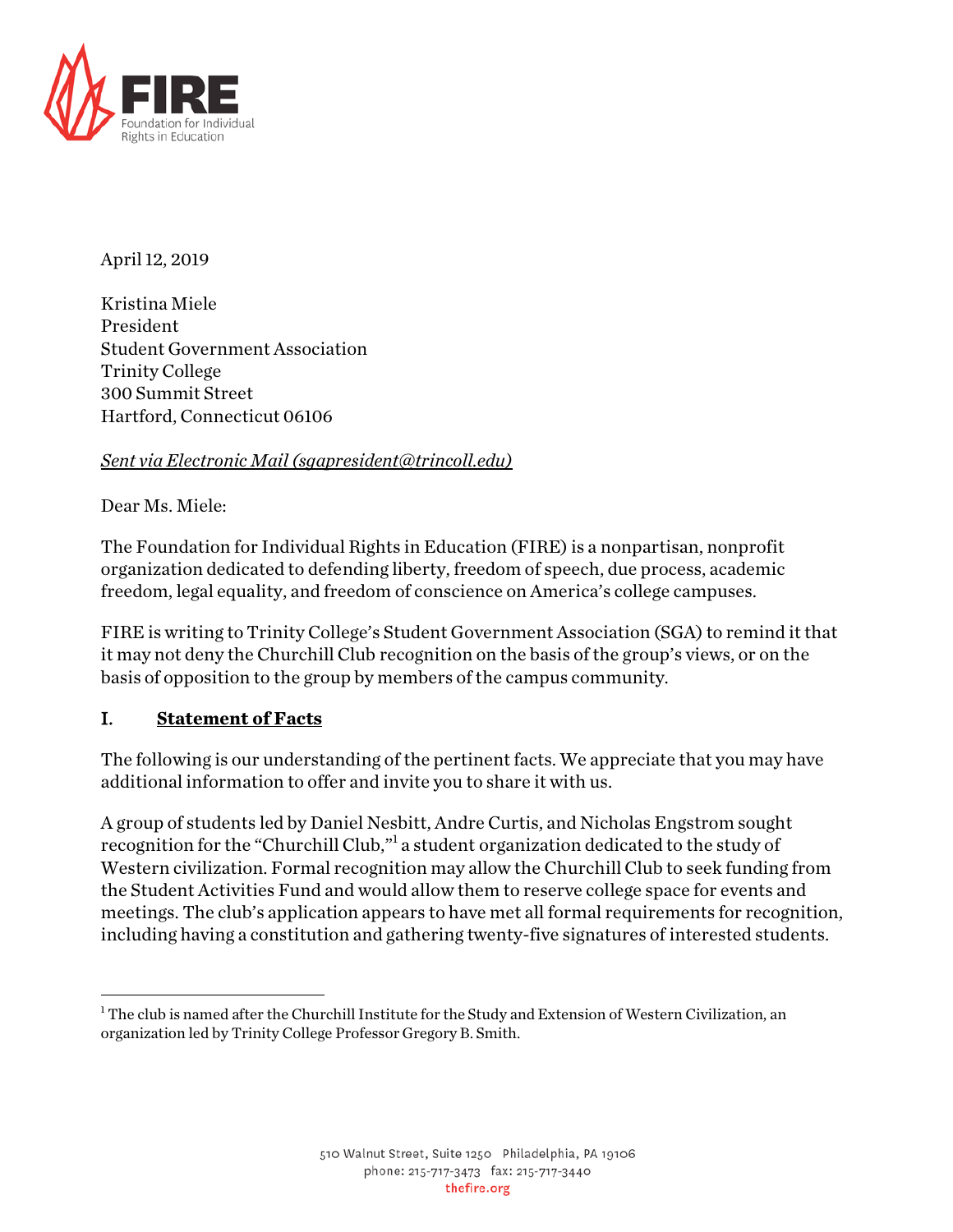The leadership of the Churchill Club appeared before the SGA on March 3, 2019, to answer questions from the SGA as the final step of the approval process. The student newspaper reported that dozens of students showed up to this meeting for the apparent purpose of protesting the Churchill Club.<sup>2</sup> Members of the SGA questioned the Churchill Club's leadership for approximately 90 minutes about the viewpoint of the group. At no point was it contested that the group had failed to meet the SGA's written requirements for recognition.

Following the protests, the SGA delayed the vote on the group's recognition until the next meeting on March 10. On that date, the vote was again delayed, and SGA announced a public forum to discuss the Churchill Club. $^3$  At the March 31 SGA meeting, SGA announced two "drop-in student town halls" for April 10 and April 11 to discuss the Churchill Club's application for recognition and for students to be able to air their concerns about the group in advance of the final vote to be taken on the Churchill Club at the SGA meeting on April 14. These town halls are not a part of Trinity's recognition process for student groups, or outlined in any policy of Trinity or  $SGA<sup>4</sup>$ .

On April 10, in advance of the first town hall, flyers appeared around campus criticizing the group. In one, Engstrom is pictured along with the words "the new racism is every bit as ugly as the old." Another flier purports to be a reproduction of an email from Engstrom, but the contents are doctored to make statements that do not appear in the original.<sup>5</sup>

## II. **Analysis**

 $\overline{a}$ 

Trinity College's policies and commitment to free expression preclude the SGA from taking into consideration a group's beliefs or viewpoint in deciding whether a proposed organization has met the requirements to be recognized or funded.

<sup>2</sup> Gillian Reinhard, *In Response to the Churchill Club,* TRINITY TRIPOD, Mar. 6, 2019,

https://commons.trincoll.edu/tripod/2019/03/06/in-response-to-the-churchill-club. 3 Gillian Reinhard, *SGA Plans Forum to Address Churchill Club,* TRINITY TRIPOD, Mar. 13, 2019,

https://commons.trincoll.edu/tripod/2019/03/13/sga-plans-forum-to-address-churchill-club. 4 Trinity Coll., *Starting an Organization*, *available at* 

https://www.trincoll.edu/StudentLife/clubs/involvement/Pages/starting.aspx (last visited, Apr. 11, 2019)  $5$  The original email, on file with the author, was a response to claims that the Churchill Club wanted to defund multicultural houses on campus. The flier has completely different body text, and unlike the original, the font of the body does not match the salutation. It appears to have been fabricated to create ill-will against the Churchill Club and pressure for the SGA to vote against their recognition.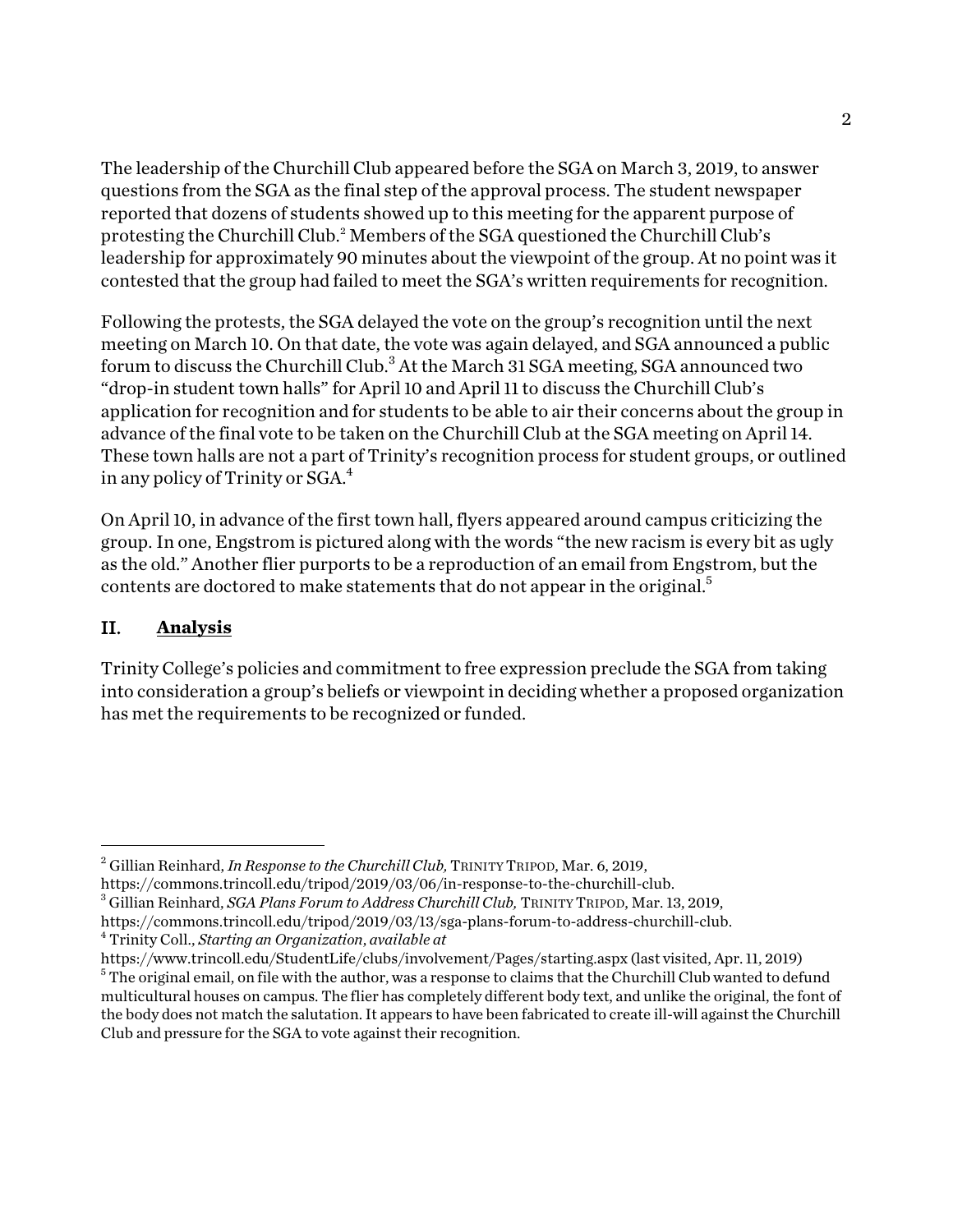## *A. SGA cannot deny recognition to a group because of their viewpoint, beliefs, or values*

Trinity College is a private institution and therefore not legally required by the First Amendment to recognize student or faculty expressive rights. However, it voluntarily makes promises to do so and is morally and contractually bound to adhere to those commitments.

Trinity College voluntarily commits itself, in various official pronouncements, to extending freedom of expression to its students and faculty. Trinity's Statement of Rights and Responsibilities, for example, notes that "[f]ree inquiry and free expression are essential" to the attainment of Trinity's goals.<sup>6</sup> This promise is echoed in Trinity's harassment policy, which states, in relevant part:<sup>7</sup>

> [W]hile some actions, speech, and forms of expression run contrary to individual beliefs and even our community values, we recognize that many of them are protected by law and are permissible under the principles of academic freedom. We fully expect that those who introduce protected but controversial, provocative, or divisive elements, and those who disagree with them, will make themselves available to civil debate and discussion. The College provides space for provocative and unpopular speech and expression so long as those actions do not violate the law and/or are found to be targeted and intentional actions that violate our harassment policy.

In its policy governing posters and banners,<sup>8</sup> Trinity reproduces in full a paragraph from the American Association of University Professors' Joint Statement on Rights and Freedoms of Students:

> Students and student organizations should be free to examine and discuss all questions of interest to them and to express opinions publicly and privately. They should always be free to support

 $\overline{a}$ 

<sup>6</sup> Student Handbook 2018-2019, TRINITY COLL. (Aug. 30, 2018), Article I. p. 10,

https://www.trincoll.edu/SiteCollectionDocuments/StudentHandbook.pdf.  $^7$ *Id.* at p. 68.

<sup>8</sup> *Id.* at p. 112. *See also* AAUP, JOINT STATEMENT ON RIGHTS AND FREEDOMS OF STUDENTS, *available at* 

https://www.aaup.org/report/joint-statement-rights-and-freedoms-students (last visited Apr. 10, 2019).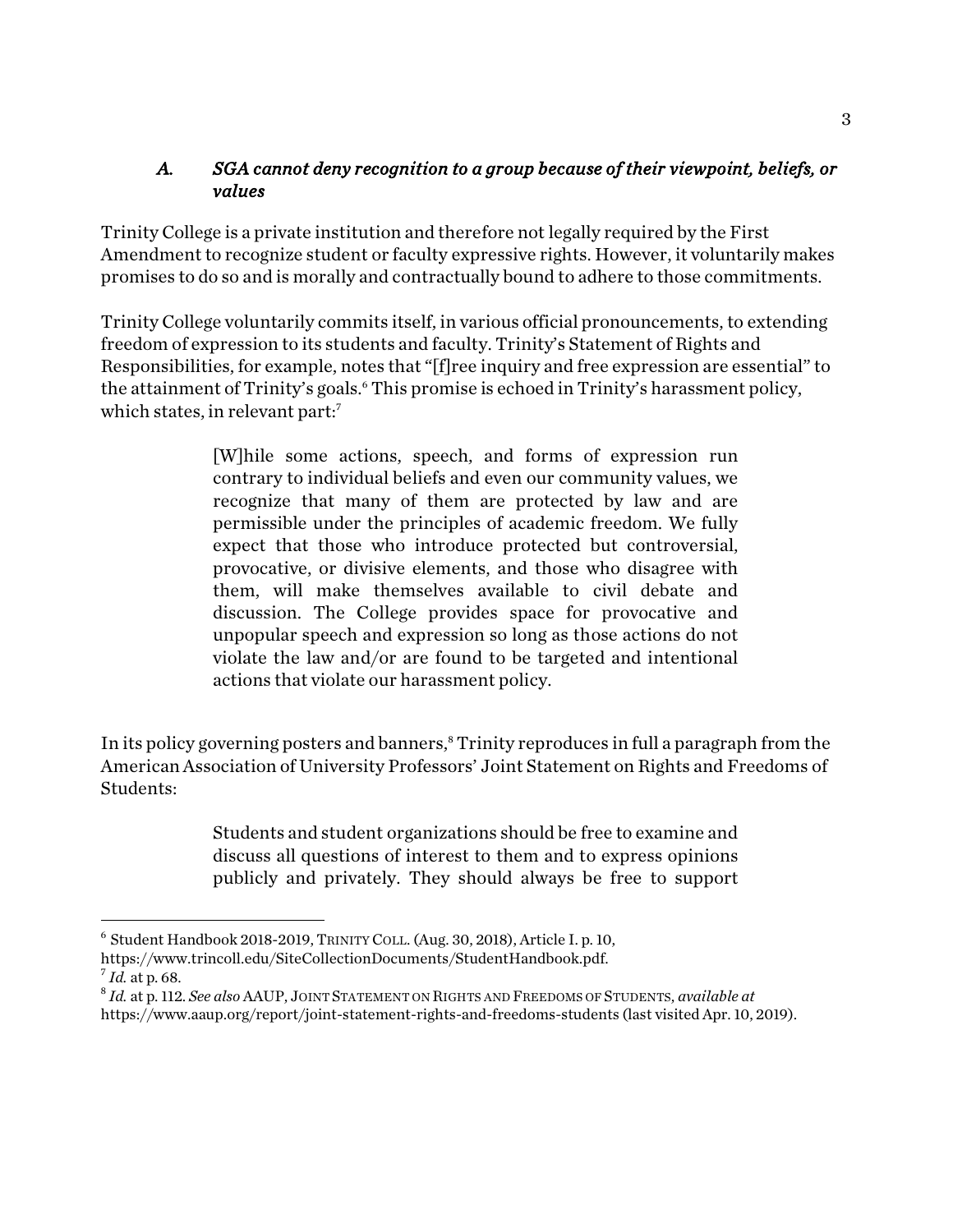causes by orderly means that do not disrupt the regular and essential operations of the institution. At the same time, it should be made clear to the academic and larger community that in their public expressions or demonstrations students or student organizations speak only for themselves.

These commitments are not important just because they are made to students and faculty. These commitments to freedom of expression are also a condition of Trinity College's accreditation by the Commission on Institutions of Higher Education of the New England Association of Schools and Colleges, which requires accredited institutions be "committed to the free pursuit and dissemination of" knowledge, and that an institution's policies be consistent with its mission.<sup>9</sup>

The scope and import of these promises must be evaluated in the context of "free inquiry and free expression" as understood in the United States in general. In the public university context, the Supreme Court of the United States has repeatedly and explicitly made clear that disparate treatment of a student organization based on its political, religious, or other expression violates the First Amendment. In *Healy v. James*, 408 U.S. 169 (1972), for example, Central Connecticut State College denied recognition to a proposed chapter of Students for a Democratic Society based, in part, on the college president's view that the group's "philosophies . . . were counter to the official policy of the college." *Id.* at 187 (internal quotation marks omitted). Holding that the college's denial of recognition to the student organization was unconstitutional, the Court stated:

The mere disagreement of the President with the group's philosophy affords no reason to deny it recognition. As repugnant as these views may have been, especially to one with President James' responsibility, the mere expression of them would not justify the denial of First Amendment rights. . . . The College, acting here as the instrumentality of the State, may not restrict speech or association simply because it finds the views expressed by any group to be abhorrent.

*Id.* at 187–88. *See also Rosenberger v. Rector and Visitors of the University of Virginia*, 515 U.S. 819, 829–31, 836 (1995) (holding that denial of financial support for student religious group violated the First Amendment and observing that "[f]or the University, by regulation, to cast

 $\overline{a}$ 

 $^9$  Comm'n on Inst. of High Educ.: New England Ass'n of Schs. and Colls., Standards for Accreditation 26 (2016),

https://cihe.neasc.org/sites/cihe.neasc.org/files/downloads/Standards/CIHEofNEASC\_Standards\_July\_1\_2016 .pdf.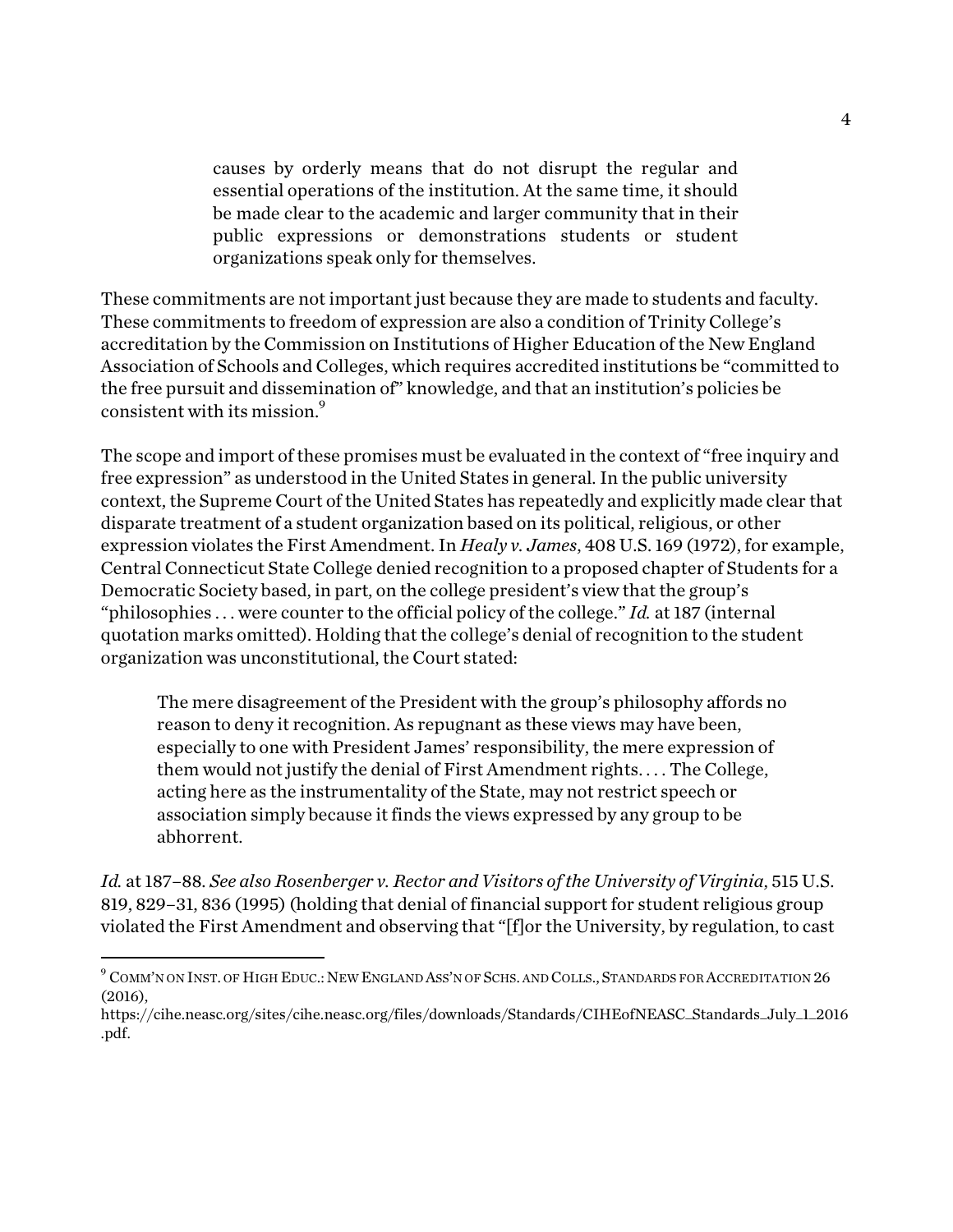disapproval on particular viewpoints of its students risks the suppression of free speech and creative inquiry in one of the vital centers for the Nation's intellectual life, its college and university campuses.").

Disagreement with a student organization's expression is not a legitimate basis for denying it recognition. To the contrary, viewpoint discrimination is flatly incompatible with any form of freedom of expression. *See, e.g.*, *Matal v. Tam*, 137 S. Ct. 1744, 1749 (2017) (even where some forms of content- or speaker-based restrictions are permissible, "viewpoint discrimination is forbidden."). If Trinity's promises of free expression to its students are to have meaning, the college—including the student government, which is empowered by the college to adjudicate the recognition process—must not engage in viewpoint discrimination that would be unacceptable on a public campus. To do so is inherently inconsistent with the college's promise to its students that they may enjoy the right to free expression.

In its role in deciding whether to recognize student groups—and therefore whether those groups receive various benefits from the college resulting from recognition—SGA and its members act as agents of the college. SGA is therefore bound by the policies and promises Trinity makes.<sup>10</sup> SGA therefore violates Trinity's moral and contractual obligations when it denies the Churchill Club official club recognition on the basis of their viewpoint or beliefs.

# *B. The Churchill Club's viewpoints do not lose protection because some in the Trinity community find them offensive*

That some or even many in the Trinity community find the expressed viewpoints of the Churchill Club offensive may not be considered as SGA decides whether or not to grant the group recognition.

As Trinity's own policies recognize, the principle of freedom of speech does not exist to protect only non-controversial expression. Rather, it exists precisely to protect speech that some or even most members of a community may find controversial or offensive. The Supreme Court has explicitly held, in rulings spanning decades, that speech cannot be restricted simply because it offends others, on or off campus. *See*, *e.g.*, *Texas v. Johnson*, 491 U.S. 397, 414 (1989) ("If there is a bedrock principle underlying the First Amendment, it is that the government may not prohibit the expression of an idea simply because society finds the idea itself offensive or disagreeable."); *Papish v. Board of Curators of the University of Missouri*, 410 U.S. 667, 670 (1973) ("[T]he mere dissemination of ideas—no matter how offensive to good

 $\overline{a}$ 

<sup>10</sup> *See*, *e.g.*, Gay Rights Coalition of Georgetown Univ. Law Ctr. v. Georgetown Univ., 536 A.2d 1, 39 (Ct. App. D.C. 1987) (finding that private university could not deny access to benefits against group based on class protected by local law, but could overrule student government's determination to grant "University Recognition" to group).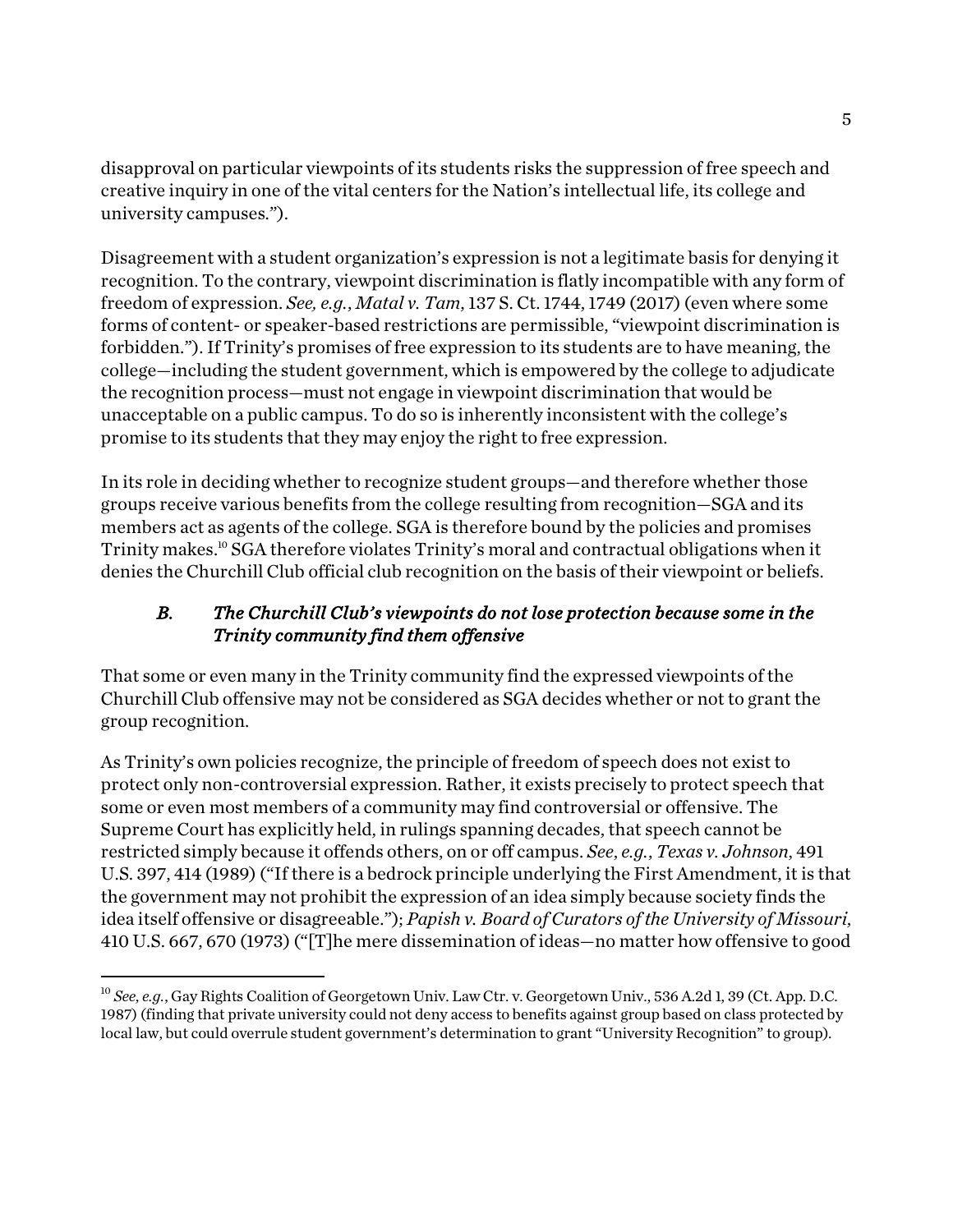taste—on a state university campus may not be shut off in the name alone of 'conventions of decency.'") The freedom to offend some listeners is the same freedom to move or excite others. As the Supreme Court observed in *Terminiello v. Chicago*, 337 U.S. 1, 4 (1949), speech "may indeed best serve its high purpose when it induces a condition of unrest . . . or even stirs people to anger. Speech is often provocative and challenging. It may strike at prejudices and preconceptions and have profound unsettling effects as it presses for acceptance of an idea." The Court reiterated this fundamental principle in *Snyder v. Phelps*, 562 U.S. 443, 461 (2011), proclaiming that "[a]s a Nation we have chosen . . . to protect even hurtful speech on public issues to ensure that we do not stifle public debate."

In *Cohen v. California*, the Court aptly observed that although many would see as "the immediate consequence of this freedom may often appear to be only verbal tumult, discord, and even offensive utterance," that people will encounter offensive expression is "in truth [a] necessary side effect[] of the broader enduring values which the process of open debate permits us to achieve." 403 U.S. 15, 24–25 (1971). "That the air may at times seem filled with verbal cacophony is, in this sense not a sign of weakness but of strength," because "governmental officials cannot make principled distinctions" between what speech is sufficiently inoffensive, and the "state has no right to cleanse public debate to the point where it is . . . palatable to the most squeamish among us." *Id.* at 25.

With its various delays, and *ad hoc* "town hall" meetings, SGA has already departed from its standard policies and is providing disparate treatment to the Churchill Club on the basis of the group's views and unpopularity on campus. This response risks a strong chilling effect on other groups that may want to form who may have unpopular views. This is antithetical to the letter and spirit of Trinity's commitment to free expression.

## III. **Conclusion**

The SGA's recognition process should not be understood to be an endorsement or vote of approval of the views expressed by any student or organization. It is only a recognition that the group has met the formal requirements to be recognized. Members of the SGA are free to criticize and reject the views of any group, but the institution's commitment to freedom of expression forbids the SGA from denying recognition because of the group's perceived views.

If the Churchill Club meets the formal requirements for recognition, it must be recognized without further delay.

Given the urgent nature of this matter, we request receipt of a response to this letter no later than the close of business on April 26.